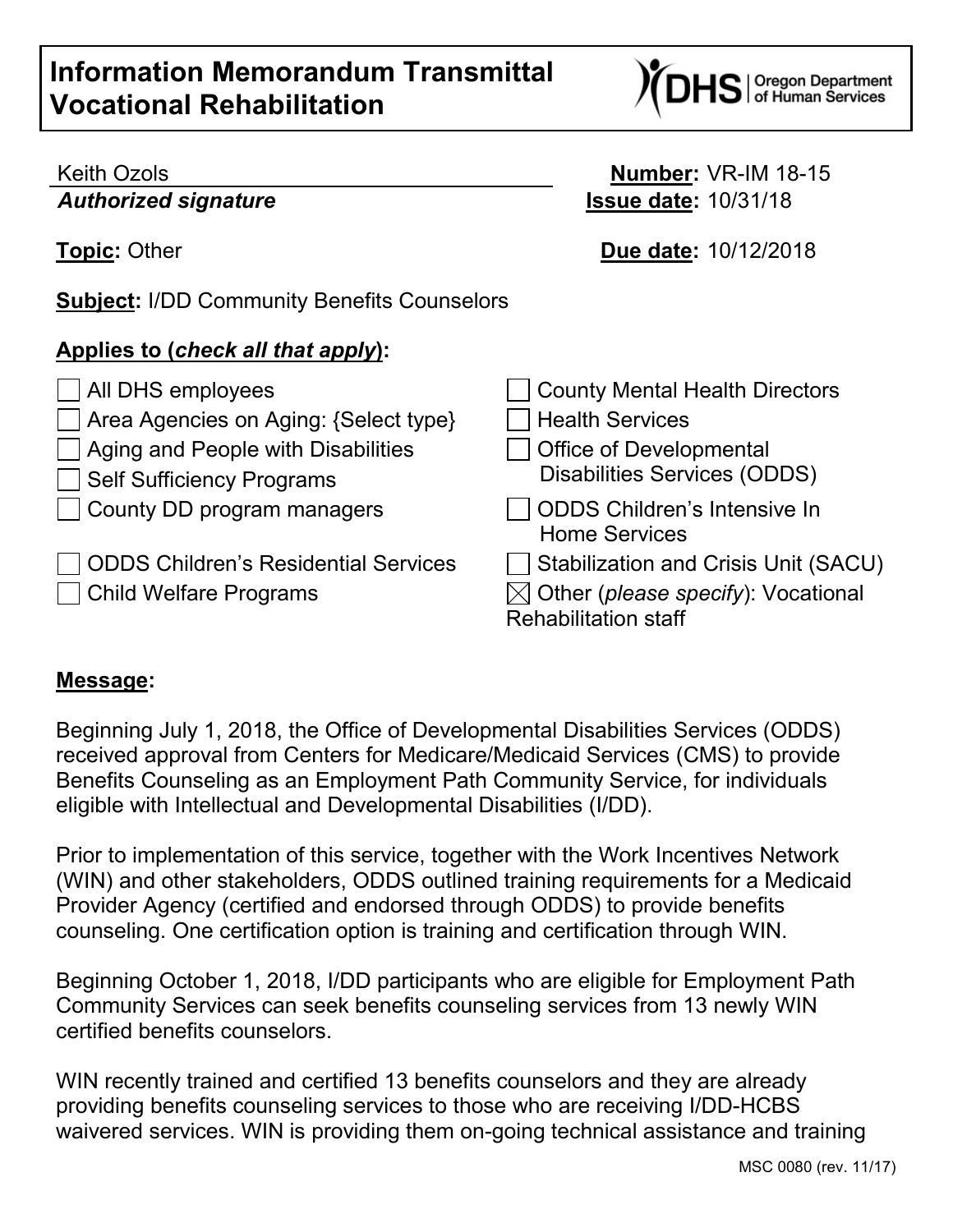as well as requiring an annual recertification in order to maintain the WIN Community Benefits Counselor certification.

The list of certified benefits counselors and the providers who employ them can be found on the Employment Policy for Individuals with I/DD website here: [https://www.oregon.gov/DHS/EMPLOYMENT/EMPLOYMENT-](https://www.oregon.gov/DHS/EMPLOYMENT/EMPLOYMENT-FIRST/Pages/policy.aspx)[FIRST/Pages/policy.aspx.](https://www.oregon.gov/DHS/EMPLOYMENT/EMPLOYMENT-FIRST/Pages/policy.aspx)

In order to access benefits counseling through Employment Path Community Services, an individual who is eligible for DD Services must be authorized for Employment Path Community Services Benefits Counseling by a Services Coordinator or Personal Agent.

Only counselors who are employed by a Medicaid Agency with an employment endorsement (on the certified benefits counselor list) can be paid for benefits counseling services through the Employment Path Services and eXPRS system.

The benefits counseling service they provide is part of Employment Path Community Services and is funded or paid for with Medicaid dollars and billed through the DHS Express Payment and Reporting System (eXPRS).

These benefits counselors are trained to provide Level I and Level II services. The Level I services is designed to help folks who aren't employed move forward with basic information. Level II is comprehensive services which leads to a Benefits Summary and Analysis or a Work Incentives Summary. Either service can be provided to clients **who aren't working** as well as those who are working if they are eligible for Employment Path Community Services. They can be working as well.

Again, these new Community Benefits Counselors can provide benefits counseling before the participant has a job. VRCs can work with their client's I/DD case manager who can authorize this service. If it isn't in the ISP already, *"an ISP change of service*  form may also be completed if circumstances arise during the ISP year that mean *Benefits Counseling is needed".* (A quote from the Worker Guide – Benefits Counseling for Employment Path Services.)

Additional information about this new benefits counseling service can be found on the Employment First website, Employment Policy for Individuals with I/DD. Posted on this site is the Worker Guide, the list of ODDS Approved Benefits Counselors who can provide benefits counseling through Employment Path Services, FAQ Benefits Counseling 2018 and other related information.

The direct link to the Worker Guide – Benefits Counseling for Employment Path Services is here: [http://www.dhs.state.or.us/spd/tools/dd/cm/Workers-Guide-ODDS-](http://www.dhs.state.or.us/spd/tools/dd/cm/Workers-Guide-ODDS-Benefits-Counseling.pdf)